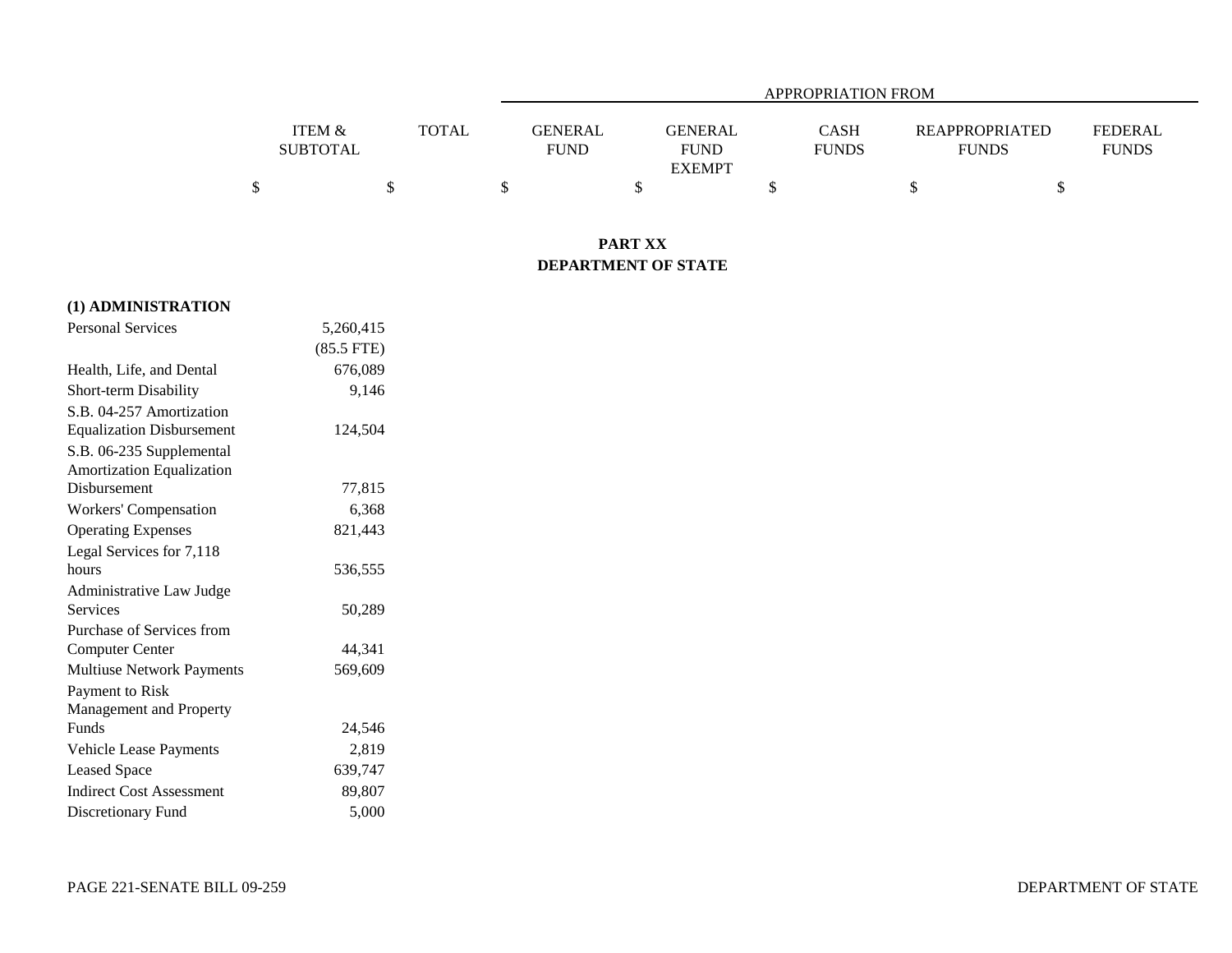|                                    |                           |              | <b>APPROPRIATION FROM</b>     |    |                                                |    |                             |                                |                                |  |  |  |
|------------------------------------|---------------------------|--------------|-------------------------------|----|------------------------------------------------|----|-----------------------------|--------------------------------|--------------------------------|--|--|--|
|                                    | ITEM &<br><b>SUBTOTAL</b> | <b>TOTAL</b> | <b>GENERAL</b><br><b>FUND</b> |    | <b>GENERAL</b><br><b>FUND</b><br><b>EXEMPT</b> |    | <b>CASH</b><br><b>FUNDS</b> | REAPPROPRIATED<br><b>FUNDS</b> | <b>FEDERAL</b><br><b>FUNDS</b> |  |  |  |
|                                    | \$                        | \$           | \$                            | \$ |                                                | ۰D |                             | Φ<br>Φ                         | ⊅                              |  |  |  |
| Address Confidentiality<br>Program | 78,215<br>$(1.0$ FTE)     |              |                               |    |                                                |    |                             |                                |                                |  |  |  |
|                                    |                           | 9,016,708    |                               |    |                                                |    | 9,016,708 <sup>a</sup>      |                                |                                |  |  |  |

<sup>a</sup> Of this amount, \$8,428,089 shall be from the Department of State Cash Fund created in Section 24-21-104 (3) (b), C.R.S., \$412,254 shall be from the Notary Administration Cash Fund created in Section 12-55-102.5 (1), C.R.S., \$98,150 shall be from indirect cost recoveries from the Federal Elections Assistance Fund created in Section 1-1.5-106 (1) (a), C.R.S., and \$78,215 shall be from the Address Confidentiality Program Surcharge Fund created in Section 24-21-214 (4) (a), C.R.S.

| (2) SPECIAL PURPOSE                 |              |           |  |
|-------------------------------------|--------------|-----------|--|
| Help America Vote Act               |              |           |  |
| Program                             | 2,356,286    |           |  |
|                                     | $(10.0$ FTE) |           |  |
| <b>Federal Elections Assistance</b> |              |           |  |
| Fund                                | 100,000      |           |  |
| <b>Local Election</b>               |              |           |  |
| Reimbursement                       | 1,729,923    |           |  |
| Initiative and Referendum           | 50,000       |           |  |
|                                     |              | 4,236,209 |  |

<sup>a</sup> Of this amount, \$2,356,286 shall be from the Federal Elections Assistance Fund, created in Section 1-1.5-106 (1) (a), C.R.S., and \$1,879,923 shall be from the Department of State Cash Fund created in Section 24-21-104 (3) (b), C.R.S. Moneys from the Federal Elections Assistance Fund are included for informational purposes only as they are continuously appropriated by Section 1-1.5-106 (2) (b), C.R.S. Appropriations from the Federal Elections Assistance Fund do not constitute fiscal year spending for the purposes of Section 20 of Article X of the State Constitution. It is the intent of the General Assembly that the \$100,000 appropriation for the Federal Elections Assistance Fund line item, from the Department of State Cash Fund, is to provide the state fund match as required to access additional federal funds made available through the Help America Vote Act.

4,236,209<sup>a</sup>

## **(3) INFORMATION TECHNOLOGY SERVICES**

## **(A) Information Technology**

| <b>Personal Services</b> | 3,164,335            |
|--------------------------|----------------------|
|                          | $(31.1 \text{ FTE})$ |